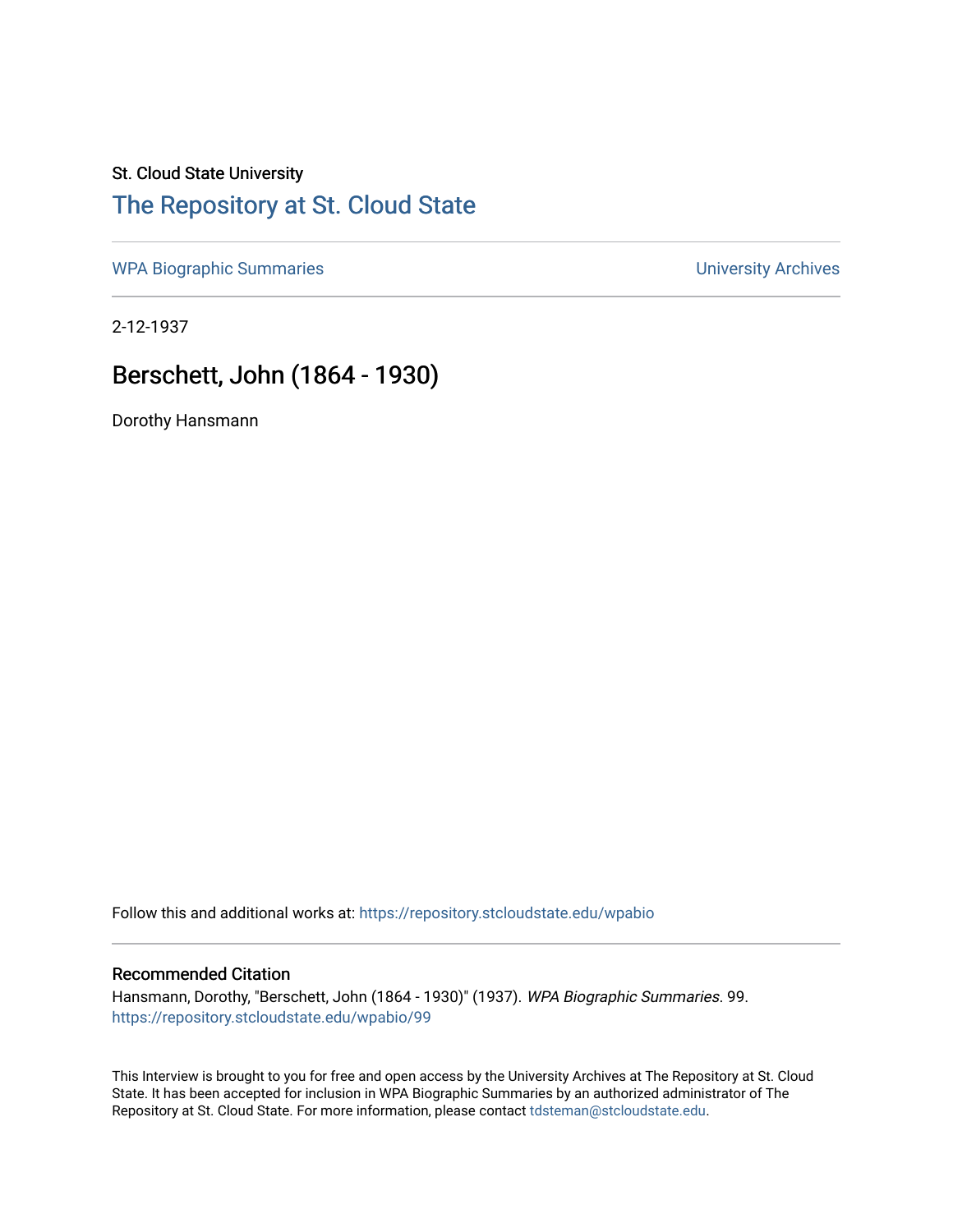#### BERSCHEIT, JOHN

## File No.  $3-102$

John Berscheit was born at St. Cloud. Minnesota on January 6. 1864. His parents had come from Germany and had taken a homestead near what is now St. Nicholas, Stearns County. At the time of the Sioux uo-rising, in September 1864, his father was frightened from his claim and moved to lowa where his family grew up. The family consisted of seven children, four of whom died during a smallpox epidemic. The children were Peter, Kate, Lena, Mathew, Theodore, William and John, the second.

When John Bergcheit, the second, was about twenty years old he returned to St. Nicholas and was employed as a carpenter with an older brother who had located near Alexandria.

After a few years he returned to Iowa where he married Katherine Marbach in 1886. He farmed in Iowa until 1901. He had tried to persuade his wife to come to Minnesota but this part of the country was considered very wild and she was afraid of the Indians, and refused to come so far west. He finally moved from Iowa in 1901 to Kansas where he remained two years and being unable to make a profitable living he at last persuaded his wife that Minnesota was the only place for them. This time he located in Swift County and remained until 1904 when he brought his family to Sauk Centre.

The children of John the 2nd and Katherine (Marbach) Berscheit are: John, the 3rd; Nicholas; Mary; Lawrence; Thresa, Mrs. Andrew Graves; Peter, Josephine, now Mrs. Andrew Dolence; and Anton. The children all live in Todd County with exception of John, the third, who lives near Sauk Centre.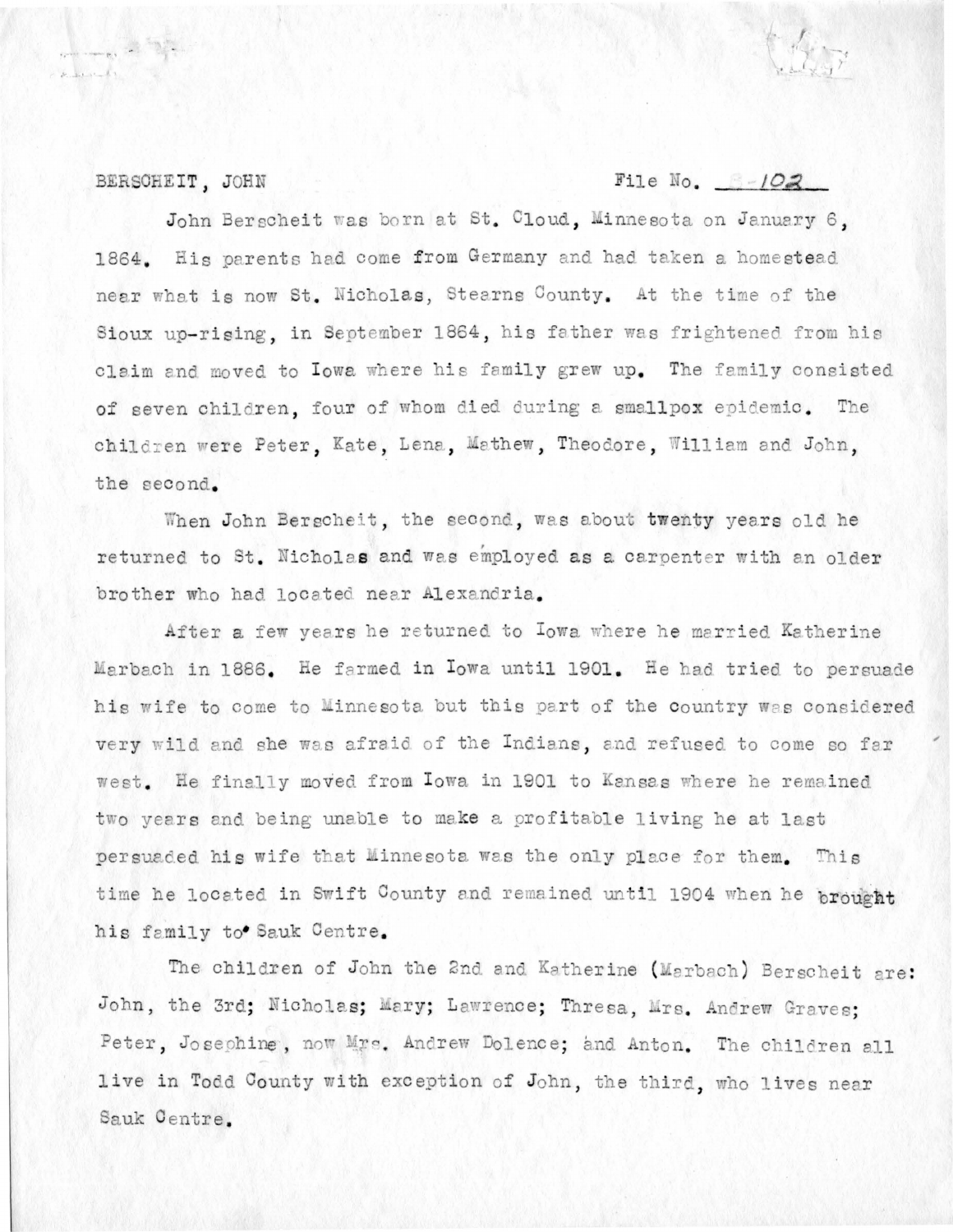## BERSCHEIT, JOHN

## Page 2

 $100 - 120$ 

John Berscheit, the second, died October 9, 1930, and his wife, Katherine (Marbach) Berscheit, died in October 1932.

John Berscheit, the third, the eldest son of John, the second, and Katherine (Marbach) Berscheit, was born June 18, 1887 at Worthington, Iowa. He came with his parents, to Sauk Centre in 1904.

On November 25, 1907 he was united in marriage to Anna Reller. Anna Reller was one of a family of eleven children. Her parents, Frank and Katherine (Lackmann) Reller, were a pioneer family who located near Meire Grove.

The children of John and Anna (Reller) Berscheit are: Frances, who was born on January 18, 1909; Archie, who was born February 26, 1911 and died at the age of seven months; Clara, who was born September 26, 1912; Lawrence, who was born April 29, 1913; Raymond, who was born November 20, 1915; Marion, who was born June 18, 1917; Ila, who was born March 6, 1918 and Irene, who was born September 21, 1920.

The Berscheit family are of the Catholic faith.

Interviewed: John Berscheit, the third. February 12, 1937<br>Dorothy Hansmann Date: By:

Publication Granted